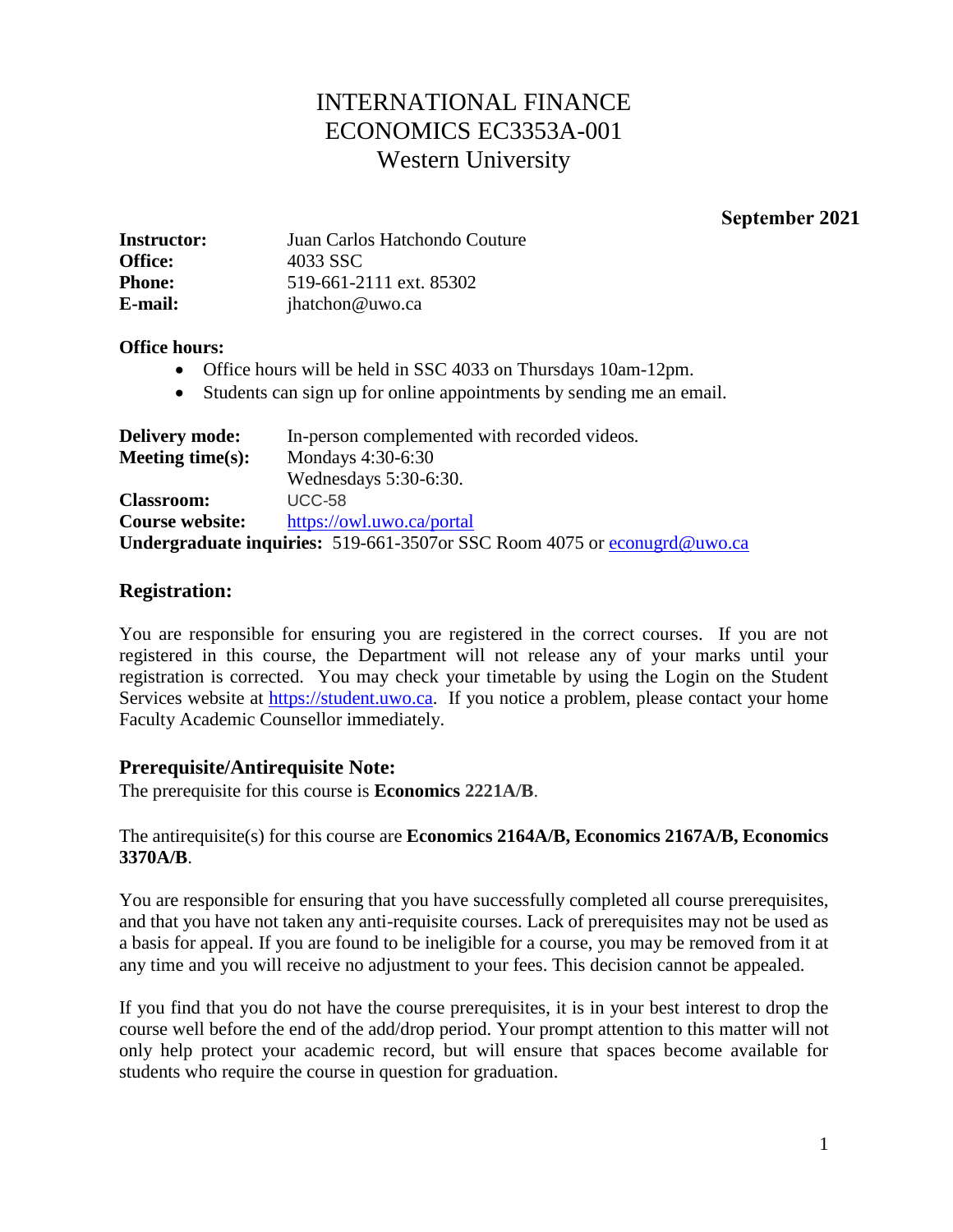# **Course Objectives:**

We will study theoretical models for analyzing determinants of current account deficits, the international mobility of capital and exchange rates. We will also examine and evaluate changes in global capital market integration over time. These models will be used to discuss global determinants of interest rates and policy issues such as balance-of payment crises and the debt crises.

# **Course Learning Outcomes:**

By the end of this course, students will learn to understand the aggregate determinants of the trade balance, international capital flows, and asset prices such as the exchange rate and interest rate. This will require

- Solving 2-period intertemporal models of current account determination in open economies and studying the effects of various shocks and government policies.
- Understand the rationale behind models of sovereign borrowing and study the causes and consequences of sovereign default.
- Use models of foreign exchange determination to explain currency fluctuations.
- Use models to guide the interpretation of data.

# **Textbook and Course Materials:**

The required textbook for this course is Schmitt-Grohe, Uribe, and Woodford, "International Macroeconomics," which is available online.

# **Technical Requirements**

- *Laptop or computer*
- *Stable internet connection*
- *Microphone*
- *Webcam*

For technical support, see the OWL help page or contact Western Technology Services Helpdesk [\(https://wts.uwo.ca/about-wts/contact.html\)](https://wts.uwo.ca/about-wts/contact.html). Google Chrome or Mozilla Firefox are the preferred browsers for OWL; update your browser frequently.

#### **Topics Covered:**

This schedule may be adjusted based on time constraints.

Weeks 1-3 A. Data: Basic Patterns of International Financial Transactions i. Balance of Payments Accounting

ii. Global Financial Flows

B. Current account determination

i. 2-period model of the current account in a small open economy

ii. Savings and investment in an open economy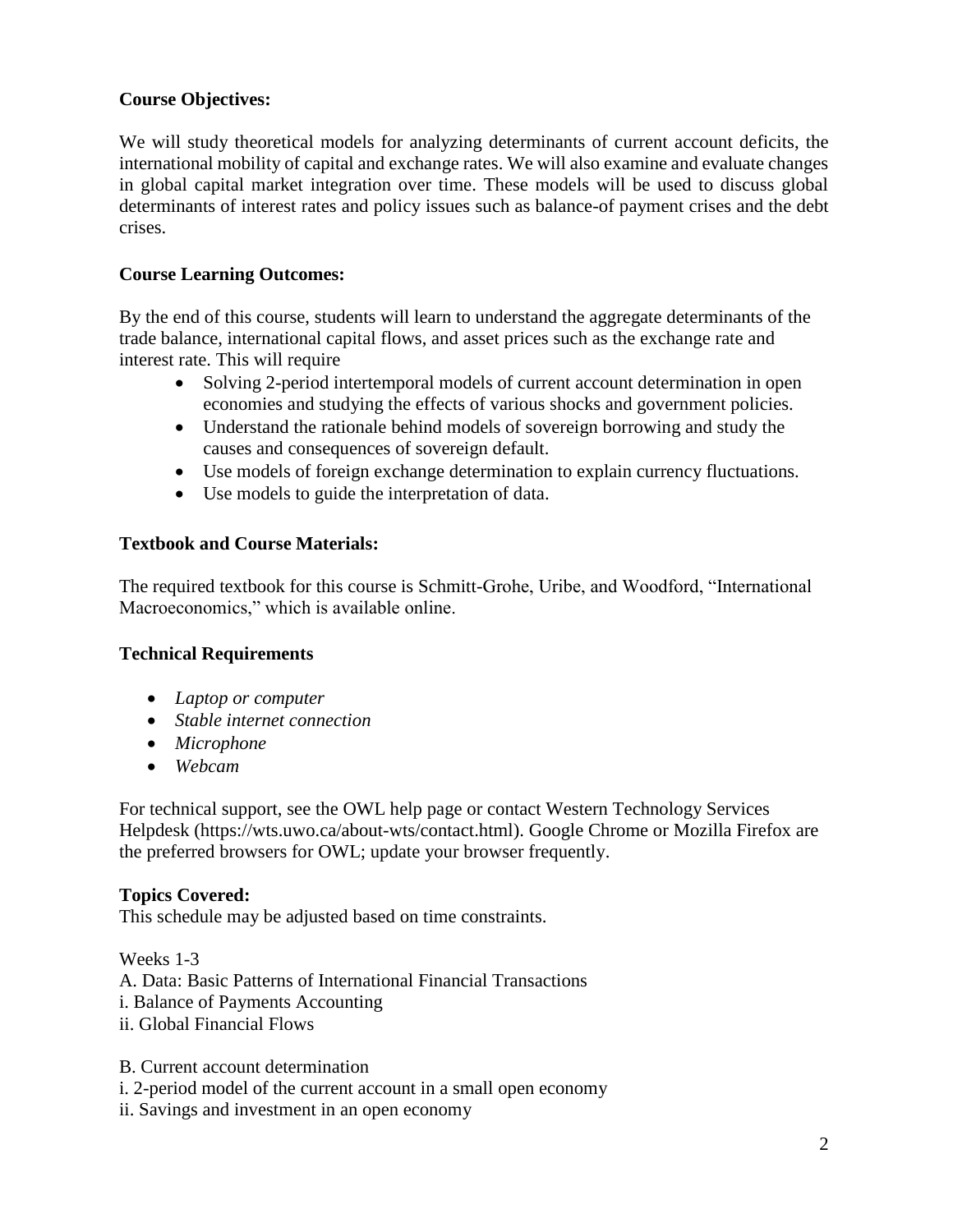iii. Responses to external shocks iv. Fiscal deficits and the current account

Week 4-6 C. Uncertainty and international risk sharing D. Financial market integration and market frictions

Weeks 7-9 E. The allocation of capital across countries F. External debt and sovereign default risk

Weeks 9-12 G. Real exchange rates and the terms of trade H. Monetary policy and nominal exchange rate determination.

### **Assessments and Grading:**

The course will have four homework assignments, class quizzes, a midterm and a final exam. Homework assignments will be posted online and each one will be due one week after it is posted. Your assignment must be uploaded in owl before the deadline. Late assignments will not be accepted. You may discuss the problems and solutions with your classmates, but you must each write up your own individual assignments independently. Identical or essentially identical assignments will receive a grade of zero.

There will be weekly quizzes. Some will be assigned online and some may be assigned in class. Quizzes will provide a first application of the material covered in the course, or be used to motivate the introduction of concepts. They will only be solved in class and there will be no solution posted. The quizzes and your participation in class will determine your classparticipation grade.

The midterm exam will be held during class time. The midterm and final are not cumulative. The material for the exams consists of the topics covered in class, any assigned readings and the material covered in the homework assignments. The format of the exams will consist of multiple-choice and filling-the-blank questions requiring understanding concepts and models, understanding how models can be used to interpret news, public discussions, and data. The duration of the midterm and final will be 90 minutes.

#### **There will be no other source of marks in the course**.

The distribution of the marks is as follows: Midterm 35% Homework assignments 15% Class participation 15% Final 35%

Tentative exam dates: Midterm: October 25th Final exam: Set by registrar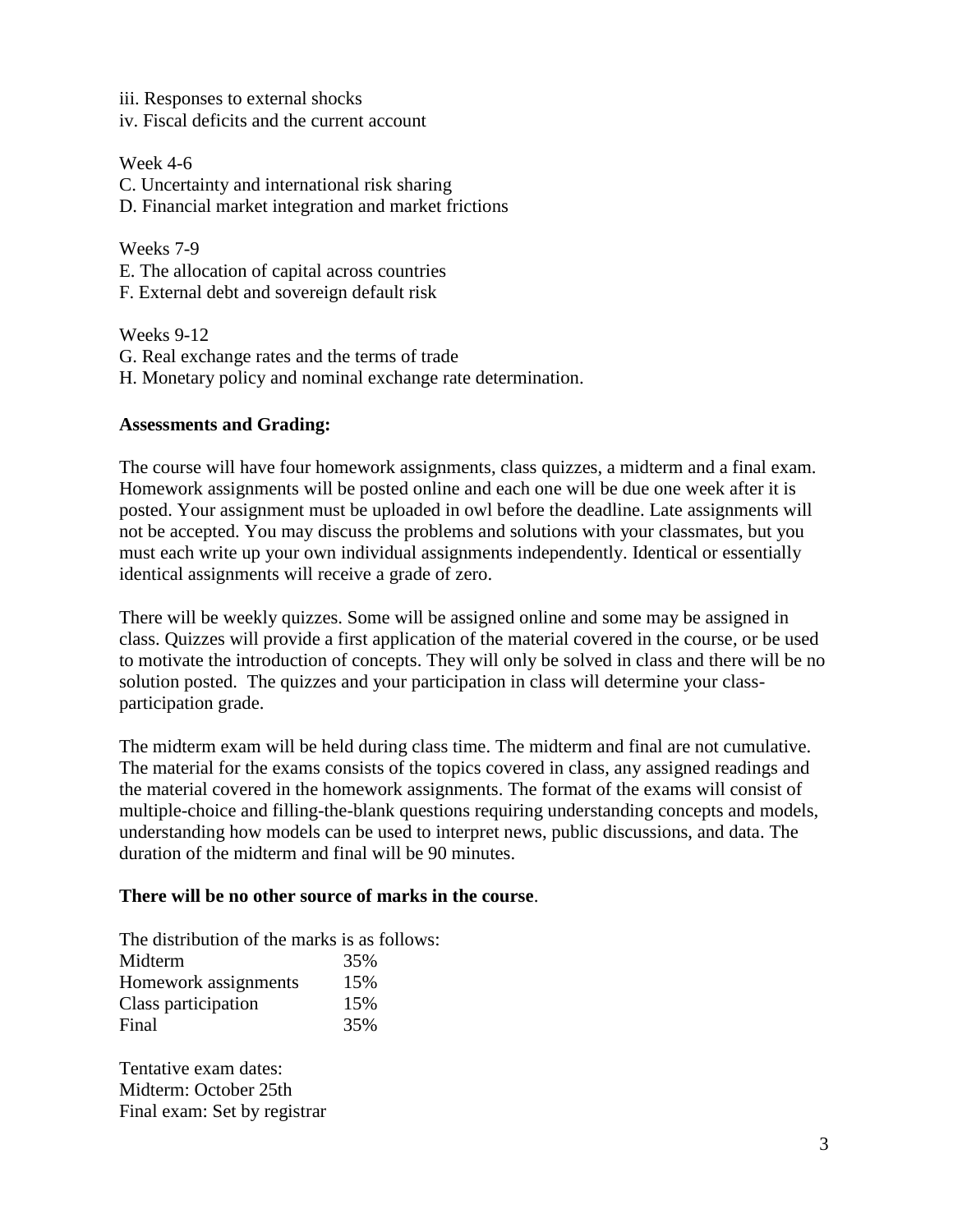The exams will be conducted through the owl website. You can take them in the classroom or at home. If you are not in the classroom, you must have a camera pointing at you at all times. Otherwise, the exam will not be considered valid.

Exams are open book. During exams students are forbidden to communicate with any person other than an examination proctor or the instructor.

# *Policies regarding late homework submissions.*

- Late assessments without illness self-reports will not be accepted.
- Late assessments with illness self-reports must be submitted within 24 hours of submission of the last illness self-report.
- According to University policy, once a student opens and starts an online test, it is no longer permitted to use a self-reported absence.

For other assignments, see the 'Please Note' section of the course outline.:

### **Professionalism, Privacy and Copyright:**

- Students are expected to follow the [Student Code of Conduct.](https://www.uwo.ca/univsec/pdf/board/code.pdf)
- All lectures and course materials, including slides, presentations, outlines, and similar materials, are protected by **copyright**. Students may take notes and make copies of course materials for their own educational purposes only.
- Students may not record lectures, reproduce (or allow others to reproduce), post or distribute lecture notes, assessments, or any other course materials publicly and/or for commercial purposes without written consent of the instructor.
- Recordings (audio or video) are not permitted without explicit, written permission of the instructor. Permitted recordings may not be distributed or shared.
- If the course transits to online platforms due to unforeseen circumstances, some sessions may be recorded by the instructor. Recorded sessions will remain within the course site.

# **Tips on How to Be Successful in this Class:**

- Read assigned readings before class.
- Participate in class and do not be afraid to ask questions.
- Connect with others. Try forming an online study group and meet on a weekly basis for study and peer support.

# **Please Note Department & University Policies for Fall 2021**

The University expects all students to take responsibility for their own Academic Programs. Students should also check their registration to ensure they are enrolled in the correct courses.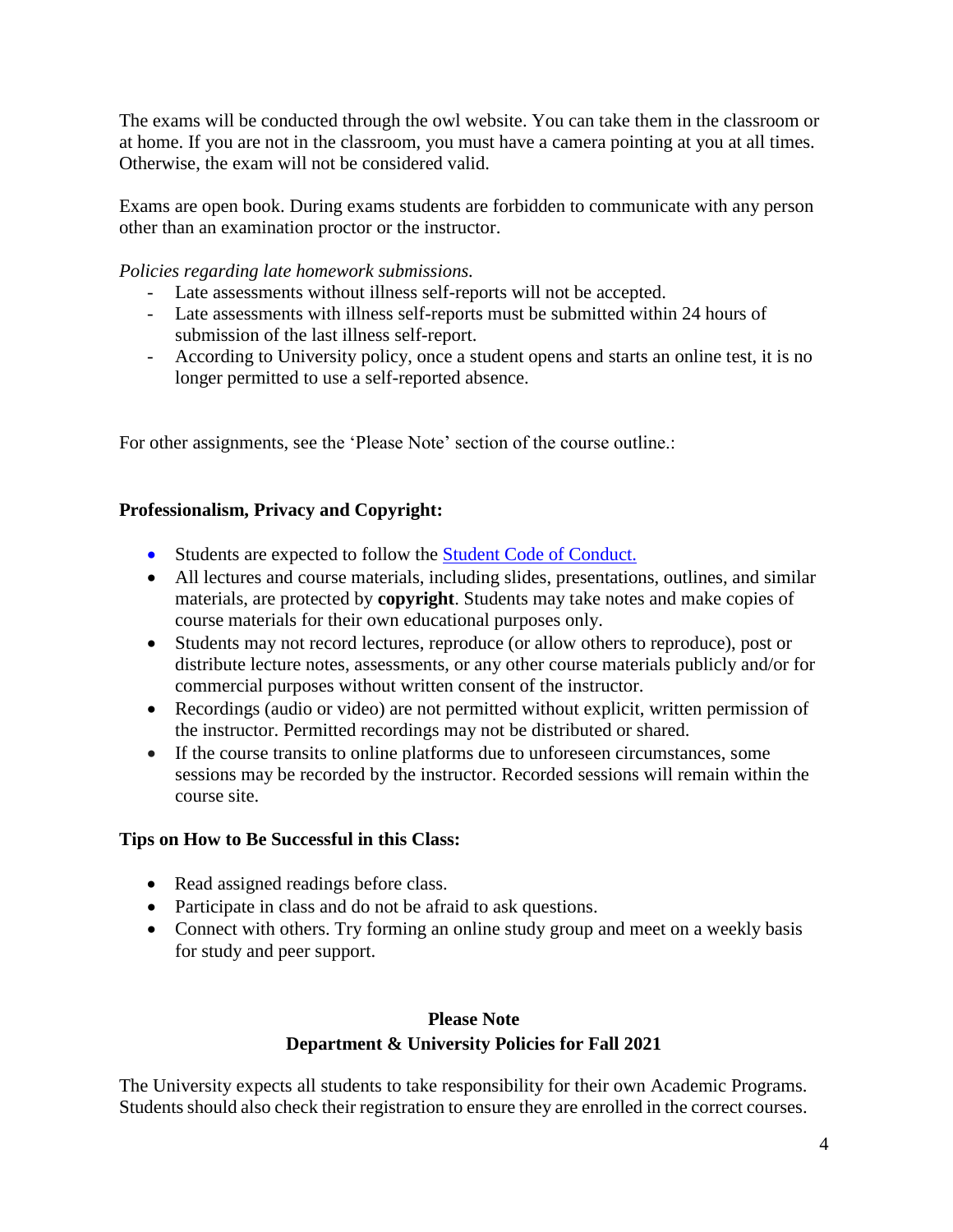- 1. **Guidelines, policies, and your academic rights and responsibilities** are posted online in the current Western Academic Calendar at: [http://westerncalendar.uwo.ca.](http://westerncalendar.uwo.ca/) Claiming that "you didn't know what to do" is not an acceptable excuse for not following the stated policies and procedures.
- 2. Students must familiarize themselves with the **"Rules of Conduct for Examinations"** [http://www.uwo.ca/univsec/pdf/academic\\_policies/exam/administration.pdf.](http://www.uwo.ca/univsec/pdf/academic_policies/exam/administration.pdf)
- 3. **Cheating as an academic offence:** Students are responsible for understanding what it means to "cheat." The Department of Economics treats cheating incidents very seriously and will investigate any suspect behavior. Students found guilty will incur penalties that could include a failing grade or being barred from future registration in other Economics courses or programs. The University may impose further penalties such as suspension or expulsion.
- 4. **Plagiarism:** Students must write their essays and assignments in their own words. When taking an idea/passage from another author, it must be acknowledged with quotation marks where appropriate and referenced with footnotes or citations. Plagiarism is an academic offence (see Scholastic Discipline for Undergraduate Students in the Western Calendar at [http://westerncalendar.uwo.ca/PolicyPages.cfm?Command=showCategory&PolicyCategor](http://westerncalendar.uwo.ca/PolicyPages.cfm?Command=showCategory&PolicyCategoryID=1&SelectedCalendar=Live&ArchiveID=#Page_20) [yID=1&SelectedCalendar=Live&ArchiveID=#Page\\_20\)](http://westerncalendar.uwo.ca/PolicyPages.cfm?Command=showCategory&PolicyCategoryID=1&SelectedCalendar=Live&ArchiveID=#Page_20).

Western University uses software to check for plagiarism and students may be required to electronically submit their work. Those found guilty will be penalized as noted in point 3.

- 5. It is a Department of Economics policy that **NO** assignments be dated, stamped or accepted by staff. Students must submit assignments to the instructor.
- 6. **Appeals**: University policies and procedures for appealing a mark can be found in the Student Academic Appeals section in the current Western Academic Calendar at: [http://westerncalendar.uwo.ca/PolicyPages.cfm?Command=showCategory&PolicyCategor](http://westerncalendar.uwo.ca/PolicyPages.cfm?Command=showCategory&PolicyCategoryID=1&SelectedCalendar=Live&ArchiveID=#Page_14) [yID=1&SelectedCalendar=Live&ArchiveID=#Page\\_14.](http://westerncalendar.uwo.ca/PolicyPages.cfm?Command=showCategory&PolicyCategoryID=1&SelectedCalendar=Live&ArchiveID=#Page_14) **Please note the relevant deadlines.**

Department of Economics procedures for appealing a mark can be found here: [https://economics.uwo.ca/undergraduate/program\\_counselling/responsibilities\\_policies.ht](https://economics.uwo.ca/undergraduate/program_counselling/responsibilities_policies.html#appeals) [ml#appeals.](https://economics.uwo.ca/undergraduate/program_counselling/responsibilities_policies.html#appeals) The Department will not consider an appeal unless an attempt has been made to settle the matter with the instructor first. Students who remain dissatisfied with the outcome may proceed to submit an appeal to [econugrd@uwo.ca.](mailto:econugrd@uwo.ca) Please follow the instructions and use the appeal form shown in the above link.

- 7. **Systematic adjustments of a class grade distribution** (either up or down) can occur in Economics courses. The fact that grades have been adjusted is **not** grounds for an appeal.
- 8. Note the following **add and drop deadlines**:

Deadline to add a first term half course: **Thursday September 16, 2021**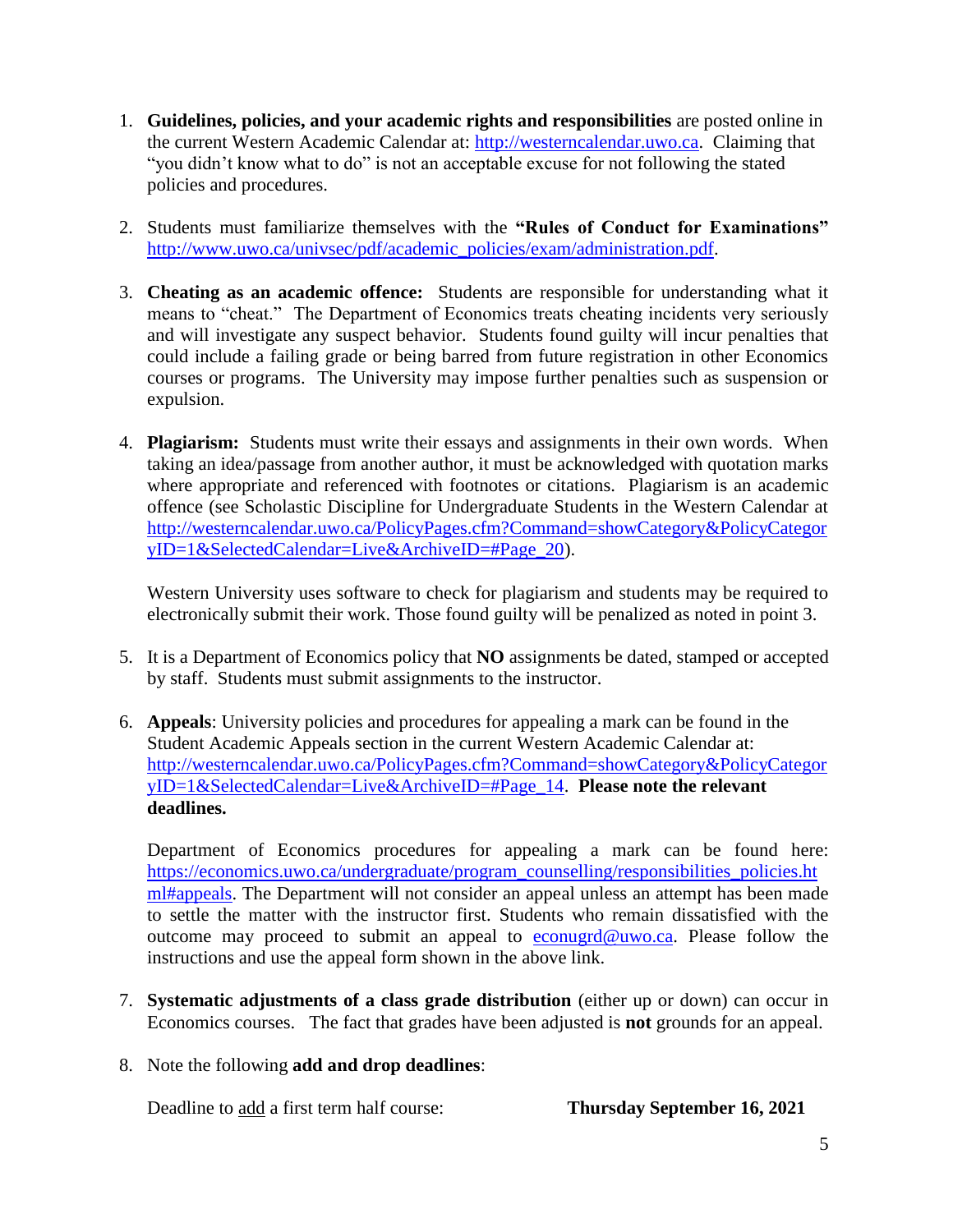Deadline to <u>drop</u> a first term half course: **Friday November 12, 2021** 

# **Policy Regarding Makeup Tests and Final Examinations**

Faculty of Social Science policy states that oversleeping or misreading an exam schedule is NOT grounds for a makeup. This rule applies to midterm and final exams in the Department of Economics.

### **Policies Regarding Academic Accommodation**

- The Faculty of Social Science's policies on academic accommodation are found at [http://counselling.ssc.uwo.ca/procedures/having\\_problems/index.html.](http://counselling.ssc.uwo.ca/procedures/having_problems/index.html)
- **Accommodation for Students with Disabilities:** Students with disabilities or accessibility challenges should work with Accessible Education (formerly SSD, see [http://academicsupport.uwo.ca/accessible\\_education/index.html\)](http://academicsupport.uwo.ca/accessible_education/index.html), which provides recommendations for accommodation based on medical documentation or psychological and cognitive testing. The accommodation policy can be found here: [Academic Accommodation for Students with Disabilities.](https://www.uwo.ca/univsec/pdf/academic_policies/appeals/Academic%20Accommodation_disabilities.pdf)
- **Rewriting Exams and Retroactive Reweighting are NOT Permitted:** Students who proceed to write a test or examination must be prepared to accept the mark. Rewriting tests or examinations, or retroactive reweighting of marks, is **not** permitted. Self-Reported Absences cannot be used once a student has proceeded to start to write a test or exam.
- **Self-Reported Absences:** Students will have two opportunities during the fall and winter terms to receive academic consideration if they self-report a missed assessment using the online self-reported absence portal, provided the following conditions are met: the assessment is missed due to an absence of no more than 48 hours in duration, and the assessment for which consideration is being sought is worth 30% or less of the student's final grade. Students are expected to contact their instructors within 24 hours of the end of the period of the self-reported absence, unless noted otherwise on the syllabus. Students are not able to use the self-reporting option in the following circumstances:
	- $\bullet$  for exams scheduled by the Office of the Registrar (e.g., final exams)
	- absence of a duration greater than 48 hours
	- assessments worth more than 30% of the student's final grade
	- if the student has opened or started the test or exam
	- if a student has already used the self-reporting portal twice during the fall/winter terms

If the conditions for a Self-Reported Absence are *not* met, students will need to provide a Student Medical Certificate (SMC) if the absence is medical or provide appropriate documentation if there are compassionate grounds for the absence in question. Students are encouraged to contact their Faculty academic counselling office for more information about the relevant documentation. It is strongly recommended that students notify the